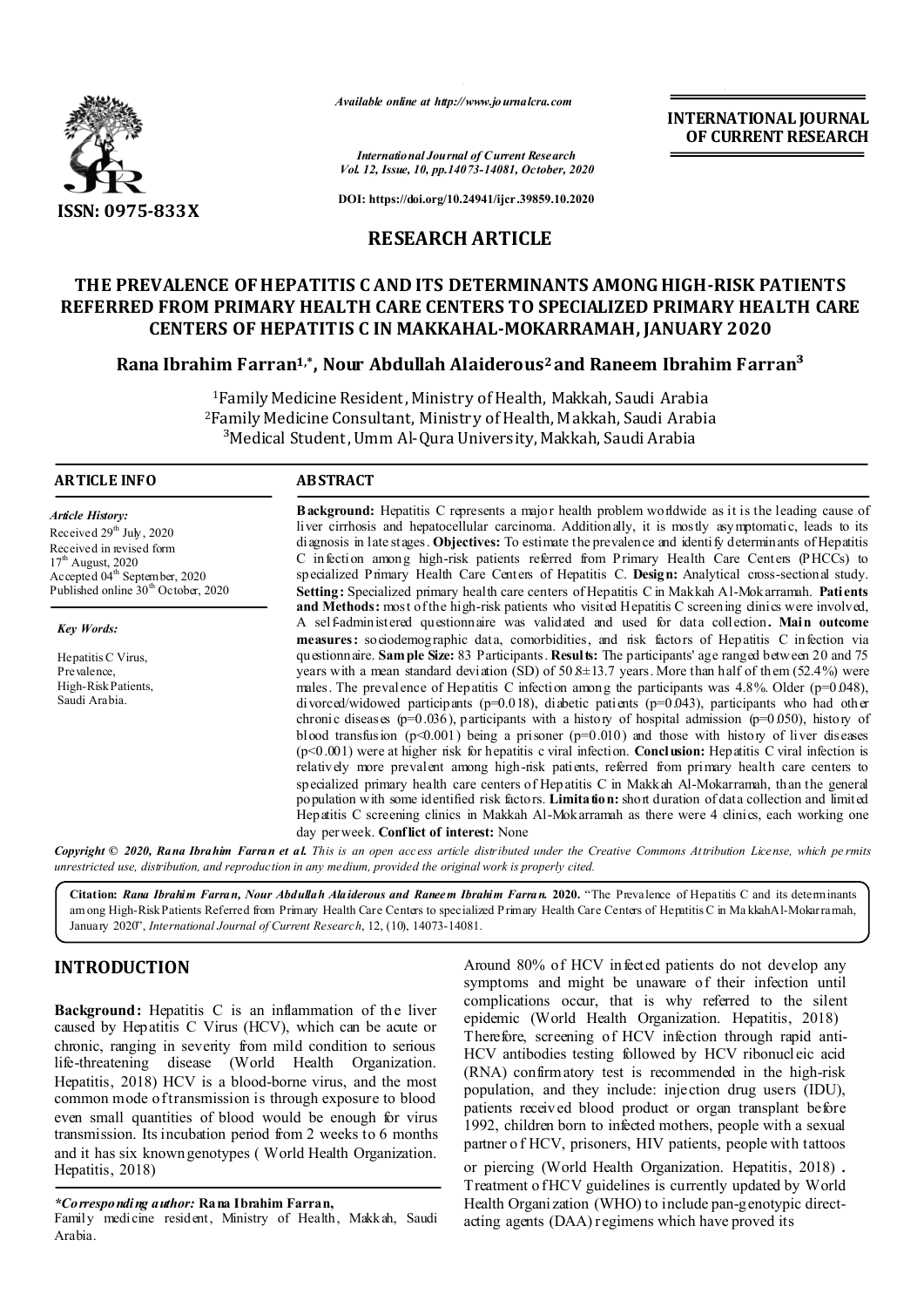*14074 Rana Ibrahim Farran et al. The prevalence of hepatitis c and its determinants among high-risk patients referred from primary health care centers to specialized primary health care centers of hepatitis c in makkahal-mokarramah, january 2020*

efficacy by 95% cure rate, one of them (Sofosbuvir/Daclatasvir) combination which is the one used in Saudi Arabia. The main goal of treatment is to cure the infection through achieving sustained virologic response (SVR) which means HCV RNA is undetectable in patient's blood in 12 weeks after the end of treatment (SVR12) or after 24 weeks (SVR24) (World Health Organization. Hepatitis, 2018). Hepatitis C represents a major health problem worldwide, according to WHO, the total population who have chronic h epatitis C are estimated to be 71 million around the world (World Health Organization Hepatitis, 2018). In the Arabian Gulf countries, HCV prevalence is estimated to be 1.5%. In Saudi Arabia particularly, the prevalence among nationals was 1.65% (95% CI 1.40–1.91), and among the entire resident population was 1.63% (95% CI 1.42–1.84) (Mohamoud, 2016) HCV is the leading cause of liver cirrhosis, hepatocellular carcinoma as well as the need for liver transplantation in Saudi Arabia and worldwide. Around 399 000 people die yearly due to Hepatitis C complications.

The fact that the majority of the patients are asymptomatic is making this disease hard to be diagnosed until late stages and leads to an increasing number o fmissed cases. In addition, as there is no available vaccine yet for the prevention of Hepatitis C, therefore health education and spreading awareness play an important role in preventing the disease (World Health Organization Hepatitis, 2018). A well-planned strategy was established by the global health sector and approved by the 69th world health assembly in 2018 which aims to eliminate hepatitis C virus infection by 2030. Therefore, WHO encouraged all countries to participate in developing their own n ational policies based on updated and reliable epidemiological evidence to achieve the same global target (World Health Organization, 2017) Accordingly, Saudi Arabia developed A national program to eliminate Hepatitis C virus by 2030 (Health SAM of., 2018)

#### **LITERATURE REVIEW**

A systematic review and meta-analysis was done by Mohamoud YA. et al in 2016 about hepatitis C prevalence in Arabian Gulf countries among the national and entire populations. 557 prevalence studies were included and one incidence study. A prevalence of 1.63% (95% confidence interval "CI" 1.42-1.84) among national in Saudi Arabia w as found, 0.24% (95% CI 0.02-0.63) in United Arab of Emirates (UAE), 0.44% (95% CI 0.29-0.62) in Kuwait, and a prevalence o f 0.51% (95% CI 0.43-0.59) in Qatar. Regarding Oman and Bahrain, no available data were identi fied. On the other hand, HCV prevalence among entire resident population was as follow: 1.63% (95% CI 1.42-1.84) in Saudi Arabia, 1.64% (95% CI 0.96-2.49) in UAE, 0.30% (95% CI 0.23-0.38) in Bahrain, 0.41% (95% CI 0.35-0.46) in Oman, 1.06% (95% CI 0.51-1.81) in Qatar, and 1.45% (95% CI 0.75-2.34) in Kuwait. Among entire residents, Egyptian residents got the highest prevalence of HCV. The study concludes that the results of HCV prevalence in Arabian gul f countries were similar to the global prevalence results (Mohamoud, 2016). Mohamoud et al. in their systematic review study done in Egypt, 2013, discussed the results of 146 studies of HCV prevalence and four studies of HCV incidence that met eligibility inclusion criteria by using PRISMA guidelines. The study revealed an overall prevalence of HCV in Egypt was (14.7%) among nationals.

therefore, Egypt has the highest prevalence in the world. Among participants, HCV prevalence was found between 5 - 15% in pregnant women, and 5-25% in blood donors, male blood donors had a higher prevalence than female donors, while Blood donors from rural areas had a higher prevalence compared to those from urban areas, 5.7% among patients' family contacts, 0-40% among other general population (population not at risk of HCV), 10-55% among multitransfused patients, 50-90% among dialysis patients, and between 10-85% among other high-risk population (IDUs, multi-transfused patients such as hemophiliacs and thalassemic, dialysis patients, and viral hepatitis patients). By using multivariable logistic regression the following risk factors were identified as the most factors positively affecting the prevalence of HCV: advanced age, parenteral anti-schistosomal therapy, residing in a rural area, followed by injections, blood transfusions, surgical and dental procedures. The study shows no significant results on the decline over time in HCV prevalence in the general population (p-value: 0.215) and high-risk population (pvalue: 0.426). However, the fact of enormous national prevalence, this issue should be well studied and preventive measures must be taken (Mohamoud, 2013). In a crosssectional study published in 2011 by Ba-Essa EM, which took a place in Al-Dammam, Saudi Arabia, revealed a prevalence o f HCV o f 1.9% among DM patients, a sample of 1054 national diabetic patients was taken, results showed HCV risk was increased by 3.7 folds in patients with longstanding DM for more than 5 years, whereas 3.2 folds in DM patients using insulin, HCV risk was also increased among DM patients with liver diseases. Moreover, the risk was increased by 11.5 folds among patients with recurrent hospital admission (3-4 times), while patients with  $\geq 5$ admissions had increased risk by 13.6 folds. On the other hand, 8.6 times among patients with frequent surgical procedures (3-4 times) while 39.3 times with  $\geq$ 5 procedures. Furthermore, 4 times in patients who received a blood transfusion, 8.5 times in patients sharing personal items, and patients with tattooing have HCV risk increased by 6.7 times. The majority of the patients were  $\geq 40$  years (97.1%), most of them were married (91.8%), and a large proportion of them (89%) were overweight or obese (body mass index "BMI"  $>25 \text{ kg/m2}$  and around (74.9%) were unemployed and (81.93%) non-smoker(Ba-Essa, 2016).

Al Humayed SM, Department of Internal Medicine, King Khalid University, Abha, Saudi Arabia, published a crosssectional study in the International Journal of Envi ronmental Research and Public Health, 2018, which was among type 2 diabetes mellitus (T2DM) and non-diabetic patients visiting PHCCs. A sample of 300 participants was included in the study, of those, 150 participants with T2DM and 150 were non-diabetics. Of thos e, 187 were males (62.3%), and 113 females (37.7%), with an average age of  $55.99 \pm 13.4$  years. Most of the participants were married (80%), educated up to secondary school level and higher (68.3%), and non-smokers (74.3%). The study revealed a prevalence of HCV of 5% (95% CI: 2.9–7.9%). Prevalence was found among T2DM and non-diabetics, (8.0% and 2.0%) respectively. Multivariable factors associated with HCV infection as age, gender, level of education, BMI, history of blood transfusion, tooth extraction, and surgery. were found to be of no statistical significance. The study concludes that unlike other risk factors, having T2DM is significantly associated with an increased risk of HCV infection by four folds (cOR: 4.261,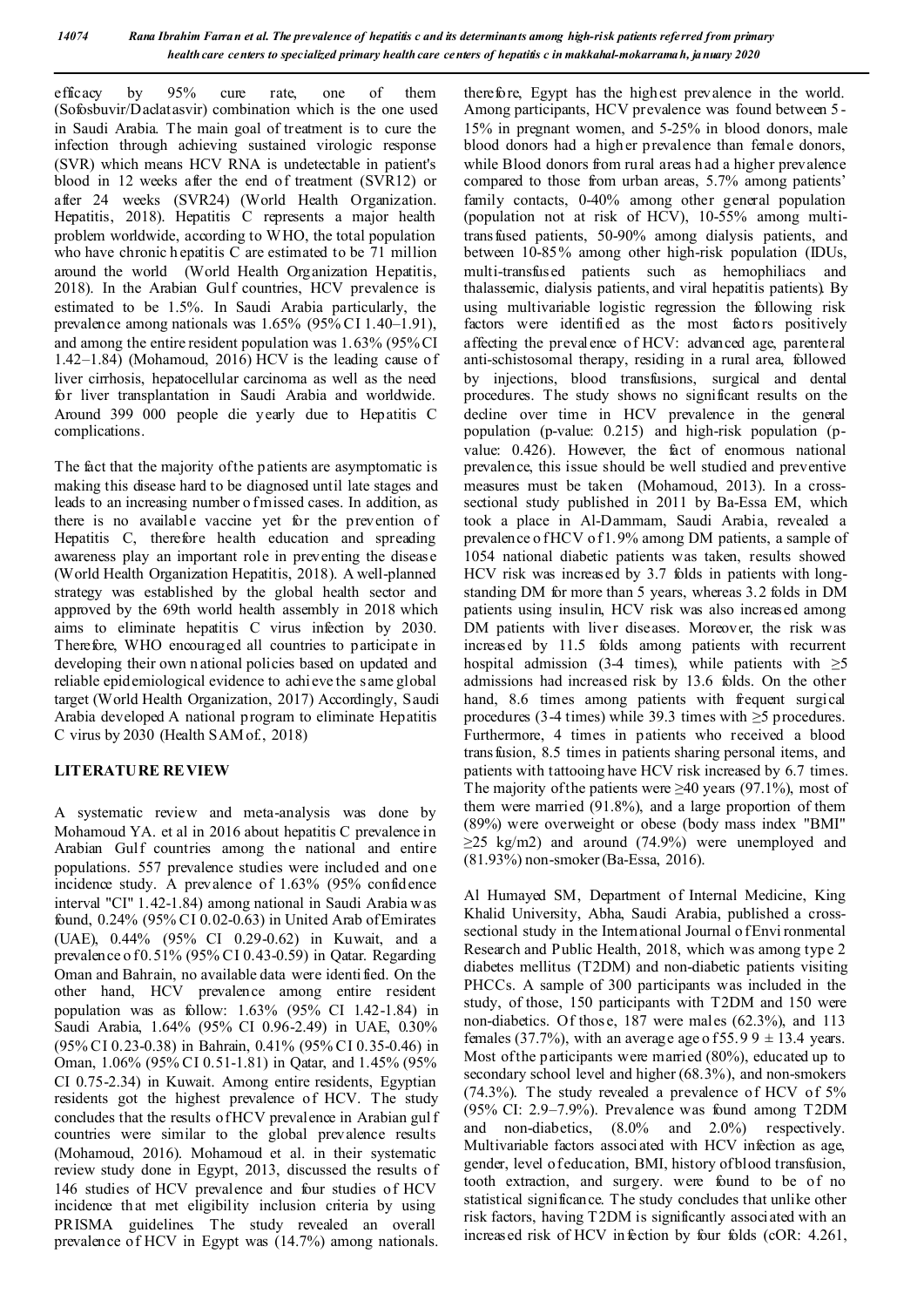95% CI: 1.177–15.422), though the direction of the relationship is not established yet due to the study type limitation. Moreover, the study strongly recommends for HCV screening among T2DM patients in PHCCs and to increase the level of HCV awareness among PHC physicians (Al Humayed, 2018). A cross-sectional survey was done in Al-Amal Hospital, Jeddah, Saudi Arabia by Alibrahim OA et al. in 2018, among injecting drug users, a total o f 300-male participants was included, the overall prevalence of HCV was (42.7%). The prevalence found to be higher in single participants (45.9%), unemployed (44.3%), and those with low educational level (up to primary school) have a prevalence of (57.6%). Moreover, initiating injections at the age of 15 or more was associated with a higher prevalence of HCV (47.4%) compared to those IDUs who started injections before the age of 15 years (Alibrahim, 2018)

#### **Rationale**

- The researcher is interested in Hepatitis C as one of her cousins suffered from hepatocellular carcinoma as a complication of Hepatitis C, may Allah's mercy be upon her.
- Up to the researcher's knowledge, no similar studies have been conducted at the holy city Makkah Al-Mokarramah.

Aim of the Study: To evaluate the prevalence of h epatitis C infection and its determinants among high-risk patients to eliminate hepatitis C virus.

#### **Objectives**

- To estimate the prevalence of Hepatitis C infection among high-risk patients referred from Primary Health Care Centers to specialized Primary Health Care Centers of Hepatitis C in Makkah Al-Mokarramah, January 2020.
- To identify the determinants of Hepatitis C infection among high-risk patients referred from Primary Health Care Centers to specialized Primary Health Care Centers of Hepatitis C in Makkah Al-Mokarramah, January 2020.

#### **METHODOLOGY (MATERIALS AND METHODS)**

#### **STUDY DESIGN**

An analytical cross-sectional study was implemented.

## **STUDY AREA**

The study was conducted in the holy city of Makkah Al-Mokarramah, located on the western edge of Saudi Arabia. The holy mosque which is the largest mosque in the world located in the center of Makkah, which has Ka'ba that represents Qibla, all Muslims around the world face K a'ba in their prayers. The city is divided into four inner and three outer sectors of primary health care. The researcher is concerned with all primary health care centers (PHCCs) with HCV screening clinics. Therefore, this study took place in Al-Adel, Al-Nawareyyah, Al-Sharayea, and al-Eskan PHCCs as they are the referral centers for diagnosis and treatment of Hepatitis C cases in Makkah up to primary health care's (PHC) level.

### **Study Population**

All high-risk patients as defined by the national program to eliminate hepatitis C by 2030 from Saudi Arabia:

- First degree relatives to HCV positive patients.
- History of long-term hemodialysis.
- Receiving a tattoo/Hijama in an unregulated facility/ setting.
- History of transfusion with blood or organ transplantation before 1992.
- Elevated liver enzymes.
- Were ever in a prison.
- History of illicit injection drug use.
- Patients with Hepatitis B or HIV.
- Treating physician's assessment that a patient has a risk for HCV.
- Adults born from 1945 through 1965 should be screened once in their lifetime.

All nationalities, male and female, visiting HCV screening clinics in Makkah's PHCCs mentioned previously.

#### **Eligibility Criteria**

#### **INCLUSION CRITERIA**

- All Hepatitis C high-risk patients attending Hepatitis C screening clinics in Makkah's PHCCs.
- Both genders.
- All nationalities.

#### **Sample Size**

As provided by the coordinator of the national program in Makkah, the total number of high-risk patients visiting the HCV screening clinic in the PHC setting in November was 68 patients. The sample size was calculated by using Raosoft statistical program. A prevalence of 1.65% was chosen according to a study investigating the prevalence of HCV in the Arabian Gulf countries showing that the prevalence among nationals in Saudi Arabia (SA) particularly was 1.65%, the confidence interval was 95% with a margin o f error of 5%. The minimal sample size required for the study was calculated to be 19 patients. To avoid loss of cases, the researcher is planning to take all patients visiting HCV screening clinics in January 2020.

#### **Sampling Technique**

As the total number of patients visiting the HCV screening clinic is limited and not fixed, the questionnaire was distributed to all patients visiting HCV screening clinics.

**DATA COLLECTION TOOL (INSTRUMENT):** A selfadministered questionnaire validated by two consultants, was in both Arabic and English language. The questionnaire consisting of 2 sections, socio-demographic data and risk factors assessment of HCV infection. It includes a total of 28 questions.

0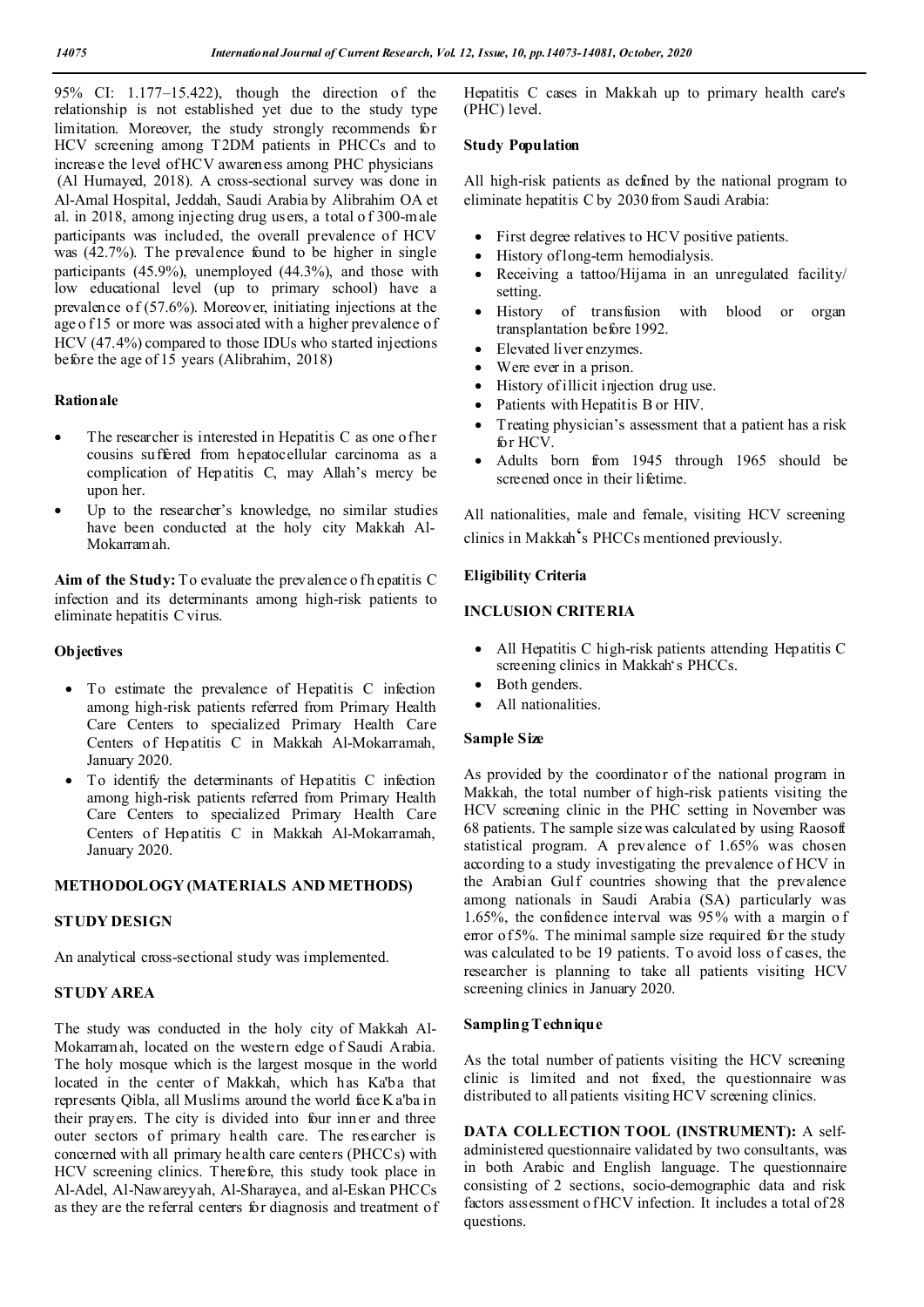**DATA COLLECTION TECHNIQUE:** The questionnaire was distributed among all patients visiting HCV screening

clinics in Makkah's PHCCs mentioned previously in a onemonth duration, with a cover page where all needed information by the participant is available. The questionnaires were distributed to the patients by the researcher and by well-trained medical students as data collectors; a certificate o f appreciation was given as a gift.

Educational materials were provided with a questionnaire as a gift for the participants. All hard copies were stored in a safe locked place.

### **STUDY VARIABLES**

#### **Dependent variable**

Hepatitis C

#### **Independent variables**

Personal Data: Age, gender, nationality, education, occupation, marital status, and income.

Relevant risk factors of HCV infection (contact with HCV patient, tattoo/hijama in unregulated setting, surgeries, blood transfusion, tooth extraction, hemodialysis, been in prison, IDU).

Other: comorbidities and duration, smoking, BMI.

#### **Data Entry and Analysis**

Data were analyzed using The Statistical Program for Social Sciences (SPSS) software version 25.0. Qualitative variables were expressed in frequency and percent while quantitative variables were expressed in mean and standard deviation. Categorical variables were compared with chi-square or Fischer exact test while quantitative variables were compared using Student`s t-test and significance was considered at a pvalue less than 0.05.

#### **Pilot Study/ Pretesting**

A pilot study was conducted in Al-Eskan PHCC, by using the same data collection tool and applying a full methodology to check for gaps and defects to be identified and modified. Accordingly, no changes were needed.

#### **Budget, Fund or Grant**

This study is self-funded.

## **RESULTS**

**Socio-demographic characteristics:** The study included 83 participants. Table 1 presents their personal characteristics. Their age ranged between 20 and 75 years with a mean±standard deviation (SD) of 50.8±13.7 years.

More than half o f them  $(52.4\%)$  were males, the m ajority of them (93.9%) were Saudi nationals and 79.6% were married. The majority of the participants (97.6%) live in Makkah and over one-third of them (36.5%) were Bachelor holders. Over half o f them  $(52.4\%)$  were working and the income of 33.7% of them ranged between 5000 and 10000 SR/month.

**Table 1. Personal characteristics of the participants (n=83)**

| Variables                   | Frequency       | Percentage |
|-----------------------------|-----------------|------------|
| Gender                      |                 |            |
| Male                        | 43              | 52.4       |
| Female                      | 40              | 47.6       |
| Age (years)                 |                 |            |
| Range                       | 20-75           |            |
| $Mean \pm SD$               | $50.8 \pm 13.7$ |            |
| Nationality (n=82)          |                 |            |
| Saudi                       | 77              | 93.9       |
| Non-Saudi                   | 5               | 6.1        |
| Marital status              |                 |            |
| Married                     | 66              | 79.6       |
| Single                      | 9               | 10.8       |
| Divorced/widowed            | 8               | 9.6        |
| Place of residence          |                 |            |
| Inside Makkah city          | 81              | 97.6       |
| Outside Makkah city         | $\overline{c}$  | 2.4        |
| Level of education $(n=82)$ |                 |            |
| Bachelor degree             | 30              | 36.5       |
| Secondary school            | 19              | 23.2       |
| Intermediate school         | 9               | 11.0       |
| Primary school              | 15              | 18.3       |
| Illiterate                  | 9               | 11.0       |
| Employment status $(n=82)$  |                 |            |
| Working                     | 43              | 52.4       |
| Not working                 | 39              | 47.6       |
| Income (SR/month)           |                 |            |
| < 5000                      | 27              | 32.5       |
| 5000-10000                  | 28              | 33.7       |
| $>10000 - 15000$            | 16              | 19.3       |
| >15000                      | 12              | 14.5       |

### **MEDICAL HISTORY**

History of diabetes was reported among 51.8% of the participants; 4.8% type I and 47% type II as illustrated in Figure 1. Duration of diabetes was available in 43 patients, it exceeded 5 years among more than hal fo f them  $(58.1\%)$  as shown in Figure 2. Among them, more than one-third (34.9%) were treated with insulin. Figure 3. History of chronic diseases other than diabetes was reported among 44.6% of the participants as shown in Figure 4. Hypotension was the commonest  $(87.4\%)$  as clear from Figure 5.



#### **Figure 1. History of diabetes mellitus among the participants**

**Risk Factors:** Table 2 presents the distribution of all risk factors for hepatitis C. Having a 1st degree relative with hepatitis C was reported among 4.8% of them. History o f hospital admission and performing surgery was reported among 48.3% and 50.6% of the participants, respectively. Among females, a history of abortion was reported among 27.5% of them. Smoking, blood transfusion, and sharing personal items were reported in 32.5%, 12.5%, and 9.6% o f the participants, respectively.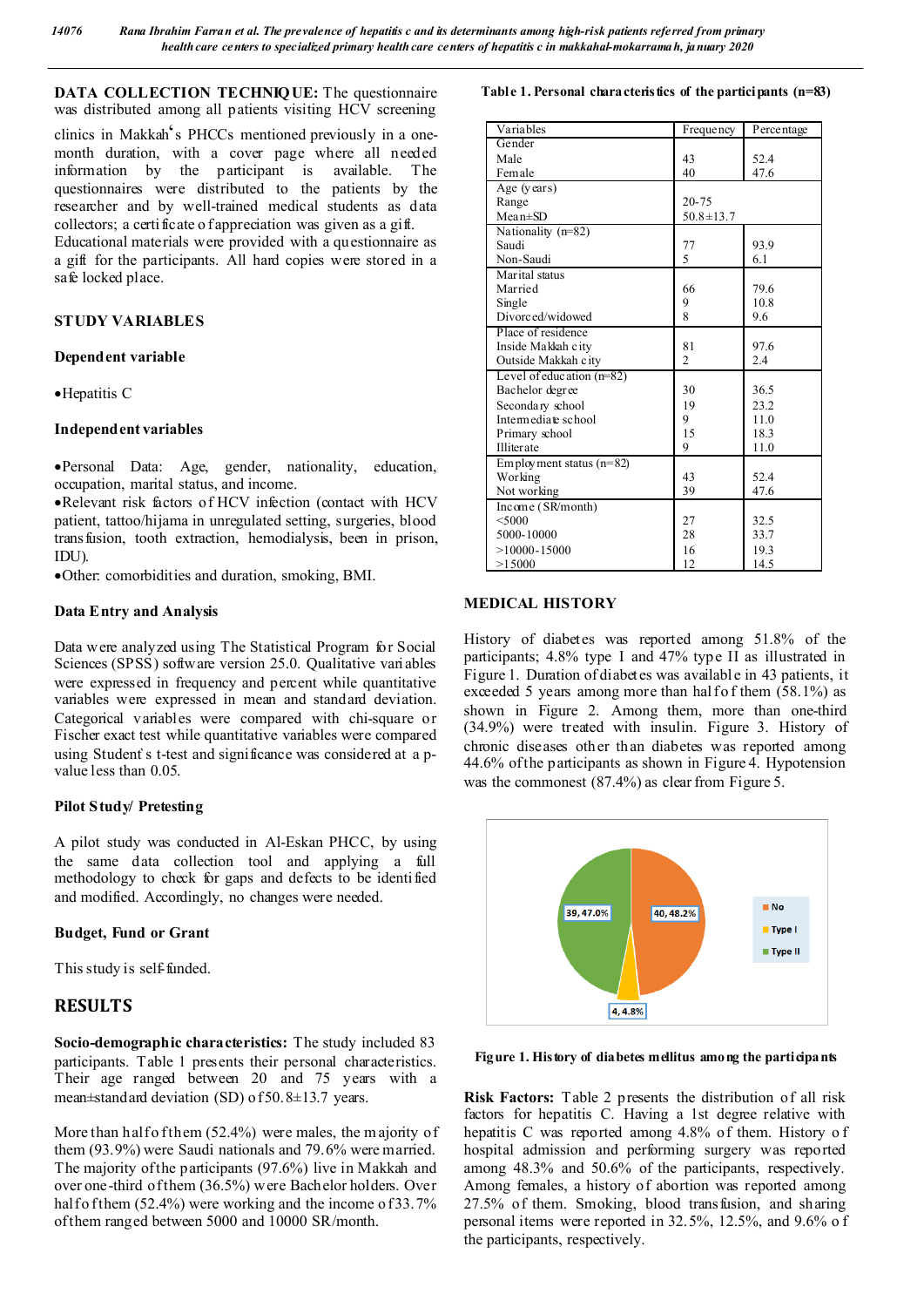

**Figure 2. Duration of diabetes among diabetic patients (n=43)**



**Figure 3. History of treatment with insulin among diabetic patients (n=43)**



**Figure 4. History of other chronic diseases among the participants**



**Figure 5. Chronic diseases other than diabetes among the participants (n=37)**

**Table 2. Distribution of different risk factors for hepatitis C among the participants**

| Risk factors                                             | Frequency                | Percentage   |
|----------------------------------------------------------|--------------------------|--------------|
| History of having a 1 <sup>st</sup> degree relative with |                          |              |
| hepatitis C                                              |                          |              |
| N <sub>0</sub>                                           | 79                       | 95.2         |
| Yes                                                      | 4                        | 4.8          |
| History of hospital admission                            |                          |              |
| No                                                       | 43                       | 51.8         |
| Yes                                                      | 40                       | 48.3         |
| Once                                                     | 15                       | 37.5         |
| Twice                                                    | 10                       | 25.0         |
| $>$ twice                                                | 15                       | 37.5         |
| History of performing surgery                            |                          |              |
| No                                                       | 41                       | 49.4         |
| Yes                                                      | 42                       | 50.6         |
| History of abortion $(n=40)$                             | 29                       |              |
| No<br>Yes                                                | 11                       | 72.5         |
| Once                                                     | 7                        | 27.5<br>63.6 |
| $>$ once                                                 | $\overline{\mathcal{A}}$ | 36.4         |
| History of smoking                                       |                          |              |
| No                                                       | 56                       | 67.3         |
| Yes                                                      | 27                       | 32.5         |
| History of blood transfusion (n=80)                      |                          |              |
| No                                                       | 70                       | 87.5         |
| Yes                                                      | 10                       | 12.5         |
| History of sharing personal items                        |                          |              |
| No                                                       | 75                       | 90.4         |
| Yes                                                      | 8                        | 9.6          |
| History of tattoos/Hijama                                |                          |              |
| No                                                       | 57                       | 69.5         |
| Yes                                                      | 25                       | 30.5         |
| History of dental extraction                             |                          |              |
| N <sub>0</sub>                                           | 11                       | 13.3         |
| Yes                                                      | 72                       | 86.7         |
| History of use IV drug injection                         |                          |              |
| N <sub>0</sub>                                           | 48                       | 57.8         |
| Yes                                                      | 35                       | 42.2         |
| History of being in a prison                             |                          |              |
| N <sub>0</sub>                                           | 79                       | 95.2         |
| Yes                                                      | 4                        | 4.8          |
| History of liver diseases                                |                          |              |
| No                                                       | 77                       | 92.8         |
| Yes                                                      | 6                        | 7.2          |
| History of having increased levels of liver              |                          |              |
| functions                                                |                          |              |
| No                                                       | 81                       | 97.6         |
| Yes                                                      | $\overline{2}$           | 2.4          |

History of tattoos/Hijama, dental extraction, use IV drug injection, and being in a prison was reported among 30.5%, 86.7%, 42.2%, and 4.8% of the participants, respectively. History of liver diseases and history of having increased levels of liver functions were observed among 7.2% and 2.4% of the participants, respectively.

Prevalence of Hepatitis C: It is realized from Figure 6 that the prevalence of Hepatitis C infection among high-risk patients referred from Primary Health Care Centers to specialized Primary Health Centers of Hepatitis C was 4.8%.



**Figure 6: Prevalence of Hepatitis C infection among high-risk patients referred from Primary Health Care Centers to specialized Primary Health Care Centers of Hepatitis C in Makkah Al-Mokarramah**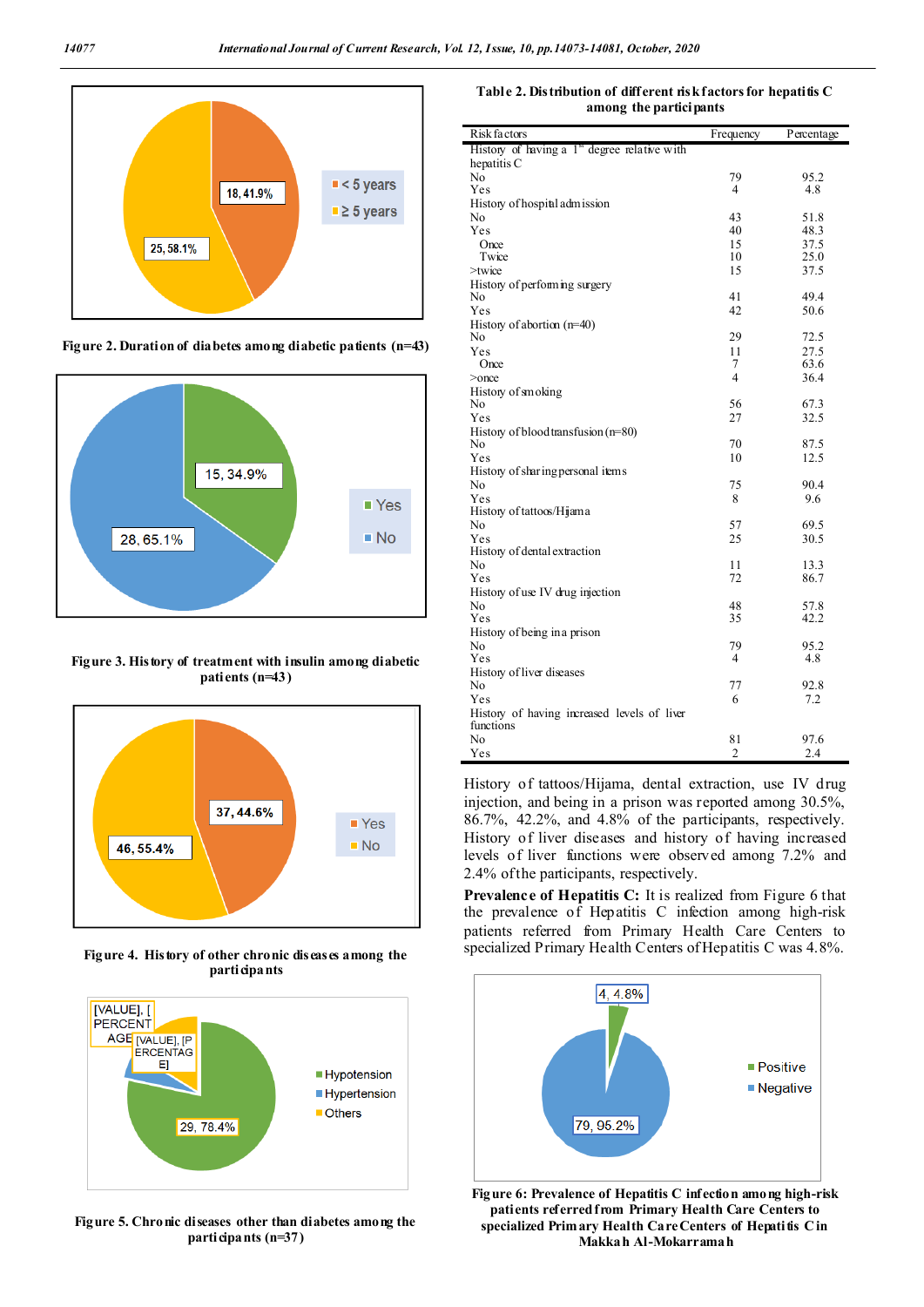|                             | Hepatitis C viral infection |                | p-value       |
|-----------------------------|-----------------------------|----------------|---------------|
|                             | Negative                    | Positive       |               |
|                             | $N = 79$                    | $N=4$          |               |
| Gender                      |                             |                |               |
| Male $(n=43)$               | 39 (90.7)                   | 4(9.3)         |               |
| Female $(n=40)$             | 40 (100)                    | 0(0.0)         | $0.067*$      |
| Age (years)                 |                             |                |               |
| $Mean \pm SD$               | $50.2 \pm 13.6$             | $63.5 \pm 8.7$ | $0.048^{t/2}$ |
| Nationality $(n=82)$        |                             |                |               |
| Saudi $(=77)$               | 74 (96.1)                   | 3(3.9)         |               |
| Non-Saudi $(n=5)$           | 4(80.0)                     | 1(20.0)        | $0.226*$      |
| Marital status              |                             |                |               |
| Married $(n=66)$            | 64 (97.0)                   | 2(3.0)         |               |
| Single $(n=9)$              | 9(100)                      | 0(0.0)         |               |
| Divorced/widowed $(n=8)$    | 6(75.0)                     | 2(25.0)        | $0.018**$     |
| Place of residence          |                             |                |               |
| Inside Makkah city $(n=81)$ | 77 (95.1)                   | 4(4.9)         |               |
| Outside Makkah city $(n=2)$ | 2(100)                      | 0(0.0)         | $0.905*$      |
| Level of education $(n=82)$ |                             |                |               |
| Bachelor degree $(r=30)$    | 30(100)                     | 0(0.0)         |               |
| Secondary school $(n=19)$   | 18 (94.7)                   | 1(5.3)         |               |
| Intermediate school $(n=9)$ | 8 (88.9)                    | 1(11.1)        |               |
| Primary school $(n=15)$     | 14(93.3)                    | 1(6.7)         |               |
| Illiterate $(n=9)$          | 8 (88.9)                    | 1(11.1)        | $0.532**$     |
| Employment status           |                             |                |               |
| Working $(n=43)$            | 42 (97.7)                   | 1(2.3)         |               |
| Not working (n=39)          | 36(92.3)                    | 3(7.7)         | $0.260*$      |
| Income (SR/month)           |                             |                |               |
| $5000(n=27)$                | 24 (88.9)                   | 3(11.1)        |               |
| 5000-10000 ( $n=28$ )       | 27 (96.4)                   | 1(3.6)         |               |
| $>10000 - 15000$ (n=16)     | 16(100)                     | 0(0.0)         |               |
| $>15000$ (n=12)             | 12 (100)                    | 0(0.0)         | $0.279**$     |

#### **Table 3. Association between personal characteristics of the participants and hepatitis c viral infection**

\*Fischer exact test\*\*Chi-square test<sup>†</sup>Student t-test

#### **Table 4: Association between the medical history of the participants and hepatitis c viral infection**

|                                   | Hepatitis C viral infection                                                                |          | p-value   |
|-----------------------------------|--------------------------------------------------------------------------------------------|----------|-----------|
|                                   | Negative                                                                                   | Positive |           |
|                                   | $N = 79$                                                                                   | $N=4$    |           |
| History of diabetes               |                                                                                            |          |           |
| No $(n=40)$                       | 40(100)                                                                                    | 0(0.0)   |           |
| Yes, type $1(r=4)$                | 3(75.0)                                                                                    | 1(25.0)  |           |
| Yes, type $2 (r=39)$              | 36(92.3)                                                                                   | 3(7.7)   | $0.043**$ |
| Duration of diabetes $(n=43)$     |                                                                                            |          |           |
| $\leq$ 5 years (n=18)             | 18(100)                                                                                    | 0(0.0)   |           |
| $>5$ years (n=25)                 | 21 (84.0)                                                                                  | 16(4.0)  | $0.103*$  |
| Tre atment with insulin $(n=43)$  |                                                                                            |          |           |
| $No (=28)$                        |                                                                                            |          |           |
| $Yes (n=15)$                      | 26(92.9)                                                                                   | 2(7.1)   |           |
|                                   | 13 (86.7)                                                                                  | 2(13.3)  | $0.436*$  |
| History of other chronic diseases |                                                                                            |          |           |
| No (n=46)                         | 46(100)                                                                                    | 0(0.0)   | $0.036*$  |
| Yes $(n=37)$                      | 33 (89.2)                                                                                  | 4(10.8)  |           |
|                                   | $4.771 - 1$<br>$\mathbf{r} = \mathbf{r}$ , which is clear to the $\mathbf{r} = \mathbf{r}$ |          |           |

\*Fischer exact test\*\*Chi-square test

#### **Factors Associated With Hepatitis C**

**Personal Factors:** From Table 3, it is shown that the age of hepatitis C positive patients was significantly higher than that of hepatitis C negative participants (63.5±8.7 versus 50.2±13.6), p=0.048. One-fourth of divorced/widowed participants compared to none of the singles and 3% o f married showed positive hepatitis C results, p=0.018. Although 9.3% of males compared to none of the females had positive hepatitis C results, the difference did not reach a statistically significant level, p=0.067. Other personal characteristics (nationality, place of residence, level o f education, employment status, and income) were not significantly associated with hepatitis C infection.

**MEDICAL HISTORY:** One-quarter of type I diabetic patients compared to 7.7% of type II diabetics and none of

the non-diabetics had hepatitis C infection,  $p=0.043$ . Participants who had other chronic diseases were more likely to develop hepatitis C infection than their counterparts (10.8% versus zero), p=0.036. Duration of diabetes and treatment with insulin were not associated with hepatitis C infection. Table 4

#### **Risk Factors**

Participants with a history of hospital admission were more likely to have HCV infection than others (10% versus none). However, the difference was borderline insignificant, p=0.050. Forty percent of p articipants who reported a history of blood transfusion compared to none of those without such history had HCV in fection,  $p<0.001$ . Half of the p articipants with a history of being in a prisoner compared to 2.5% of others had HCV infection, p=0.010. Two-thirds of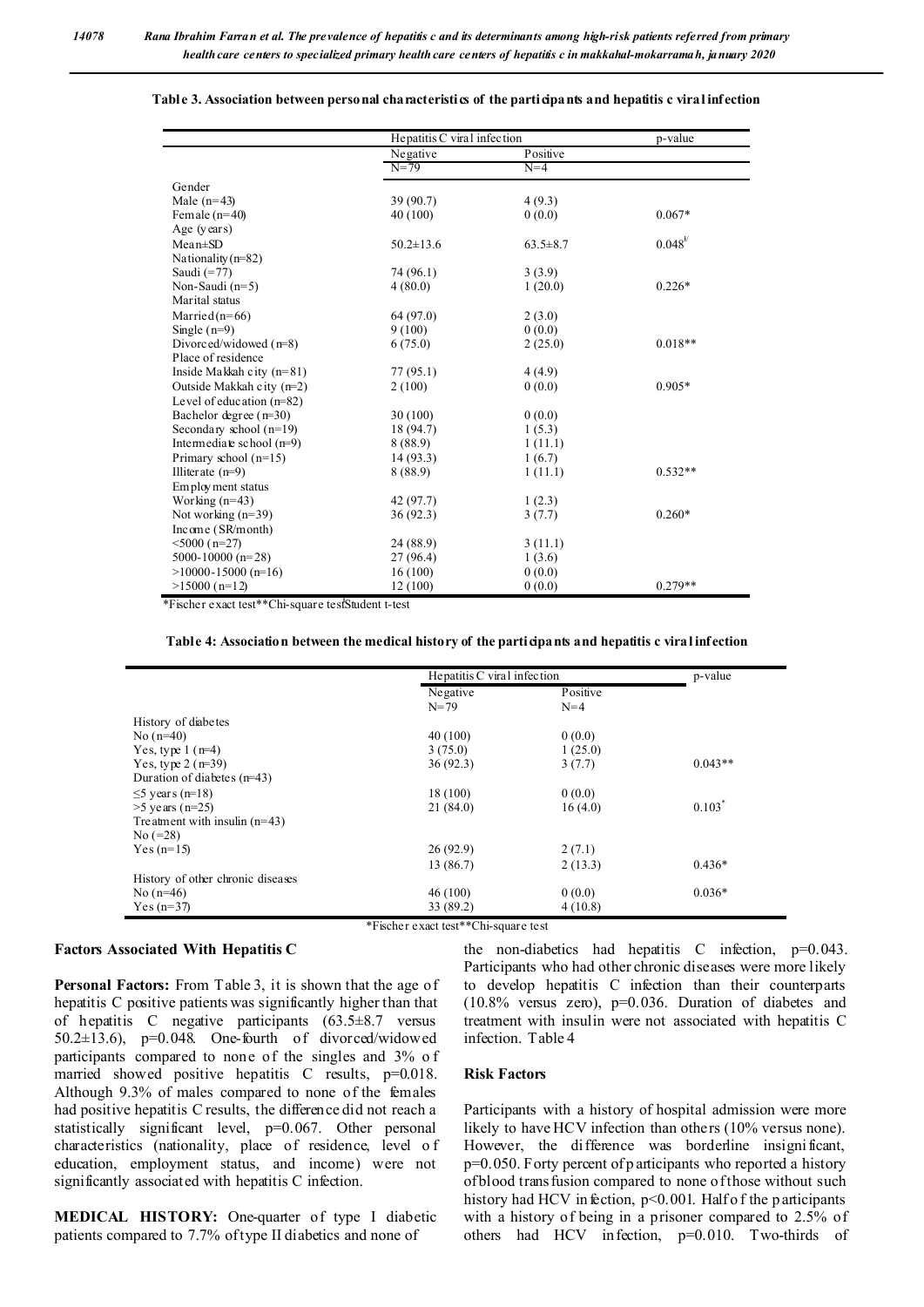0

participants with a history of liver diseases compared to none of those without this history had HCV infection, p<0.001. Other studied risk factors were not signi ficantly associated with hepatitis C infection. Table 5

## **DISCUSSION**

It has been w ell documented that HCV infection represents a major burden on both health and economic status o f communities (Hanafiah, 2013) As one of the main health aims of the health authority in the Kingdom of Saudi Arabia (KSA) is the elimination of HCV by the year 2030, the present study was done to estimate the prevalence and risk factors of HCV among high-risk patients defined by the national program. The prevalence of HCV among the highrisk group of patients referred from PHCCs to specialized PHCCs of H epatitis C in the p resent survey was 4.8%. This rate is higher than those reported in other Saudi studies carried out on specific populations such as blood donors (1.43%), (Al-Knawy, 1995) diabetic patients (1.9%) (Ba-Essa, 2016), and premarital group (1.31%). In Arabian Gulf countries, a systematic review and meta-analysis revealed a prevalence of 1.63% among Saudi nationals, 0.24 in United Arab of Emirates (UAE), 0.44% in Kuwait, and 0.51% in Qatar, however, among the entire resident population, the prevalence in Saudi Arabia was 1.63%, 1.64% in UAE, 0.30% in Bahrain, 0.41% in Oman, 1.06% in Qatar, and 1.45% in Kuwait.

Also, the figure reported in the present study is higher than the estimated prevalence of HCV in Saudi Arabia (1-3%) (Abdo, 2012) and that reported among the general population in Southwestern Saudi Arabia (2.2%) (Al Humayed, 2017) as well as global prevalence (2–3%) (Antonelli, 2014) However, it is far from that reported among hemodialysis patients (15- 80%), (Karkar, 2007) and male injecting drug us ers, (42.7%) (Alswaidi, 2010) in the Kingdom of Saudi Arabia and also from the figure reported in Egypt, which had the highest prevalence all over the wo rld (14.7%) reaching up to 25% in blood donors, 55% among multi-transfused persons, 90% in dialysis patients and 15% in pregnant women while it was 5.7% among family contacts and between 10-85% among other high-risk population (IDUs, multi-transfused patients such as hemophiliacs and thalassemic, dialysis patients, and viral hepatitis patients) (Mohamoud, 2013). and comparable to that reported among type 2 diabetic patients (5%) (Al Humayed, 2018). The relatively higher prevalence of HCV in the present study could be attributed to the fact of choosing a high-risk group of people in this study and those patients usually live unrecognized and are discovered accidentally when receiving health care for other complaints (Spradling, 2012).

In the current study, older participants, divorced/widowed, diabetics, participants having chronic diseases other than diabetes, those who reported a history of blood transfusion, being a prisoner, and those having liver diseases were at higher risk for HCV infection. In another Egyptian systematic review, advanced age, parenteral antischistosomal therapy, residing in a rural area, history of injections, blood transfusions, surgical and dental procedures were the identified risk factors in multivariate logistic regression analysis. In a Saudi study carried out in Dammam among diabetic patients, the signi ficant predictors of HCV infection were longer duration of diabetes mellitus, using

insulin, liver diseases, recurrent hospital admission, frequent surgical procedures, blood transfusion, sharing personal items, tattooing (Ba-Essa, 2016). In another Saudi study carried out in Abha by Al Humayed et al. (2018) age, gender, level of education, BMI, history of blood transfusion, tooth extraction, and surgery were not significant predictors for HCV and the only significant factor was type 2 diabetes mellitus. In a study carried out among male drug users in Jeddah (KSA), the prevalence of HCV was higher in single, unemployed participants, and those with low educational level (up to primary school). Moreover, initiating injections at the age of 15 or more was associated with a higher prevalence of HCV. (Alibrahim, 2018) In the current study, the prevalence of HCV among type 1 diabetic patients was 25% whereas among type 2 diabetic patients, it was 7.7%. Our figure is comparable to that reported by Al Humayed S, et al (8%). Lower figures were reported in Dammam, KSA (1.9) (Ba-Essa, 2016), and overseas in Greece (1.65%) (Sotiropoulos, 1999) and France  $(3\%)$ .<sup>(19)</sup> However, higher figures were observed in Nigeria  $(11\%)^{(20)}$  and Pakistan (36%). (Ali, 2007) Additionally, two previous published review studies (Guo, 2013; White, 2008) as well as studies carried out in Abha, (Al Humayed, 2018) Dammam  $(KSA)^{(7)}$ , and Pakistan (Jadoon, 2010) revealed A strong association between diabetes and HCV infection. Due to the design of this study as cross-sectional, we could not specify the direction of the relationship between diabetes and HCV infection. However, Cuadros DF documented a bi-directional relationship between diabetes and HCV infection (Cuadros, 2015).

It has been documented that the association between HCV infection and diabetes could be attributed to the biological effect of chronic HCV infection on the pathogenesis of diabetes (Arase, 2009) On the other hand, Antonelli et al  $(14)$ reported that type 2 diabetes mellitus existence enhancing HCV infection as a result of the immunocompromised state of diabetic patients. The difference between studies regarding the risk factors associated with HCV infection could be mainly due to variation in the characteristics of the population. Up to our knowledge, this is the first study to assess hepatitis C infection among the high-risk group of patients at least in Makkah Al-Mokarramah. However, it has some important limitations that should be mentioned. First of all, the relatively small size of participants and of HCV cases which might be underpowered to detect significant associations, therefore, caution is required in interpreting our results. Second, also we could not control for confounders through performing logistic regression analysis as a result of a small number o f cases with hepatitis C infection (4 cases). Third, the study was carried out only among high-risk patients, referred from primary health care centers to specialized p rimary health care centers o f H epatitis C, which affects the ability to generalize the results over population in other healthcare facilities in Makkah Al-Mokarramah. Finally, its design as a cross-sectional study impacts the temporal relationship between the cause and the effect.

#### **Conclusion**

Hepatitis C viral infection is relatively more prevail among the high-risk group of patients, referred from p rimary h ealth care centers to specialized primary health care centers of Hepatitis C in Makkah Al-Mokarramah, than the general population. Older patients, divorced/widowed, diabetics,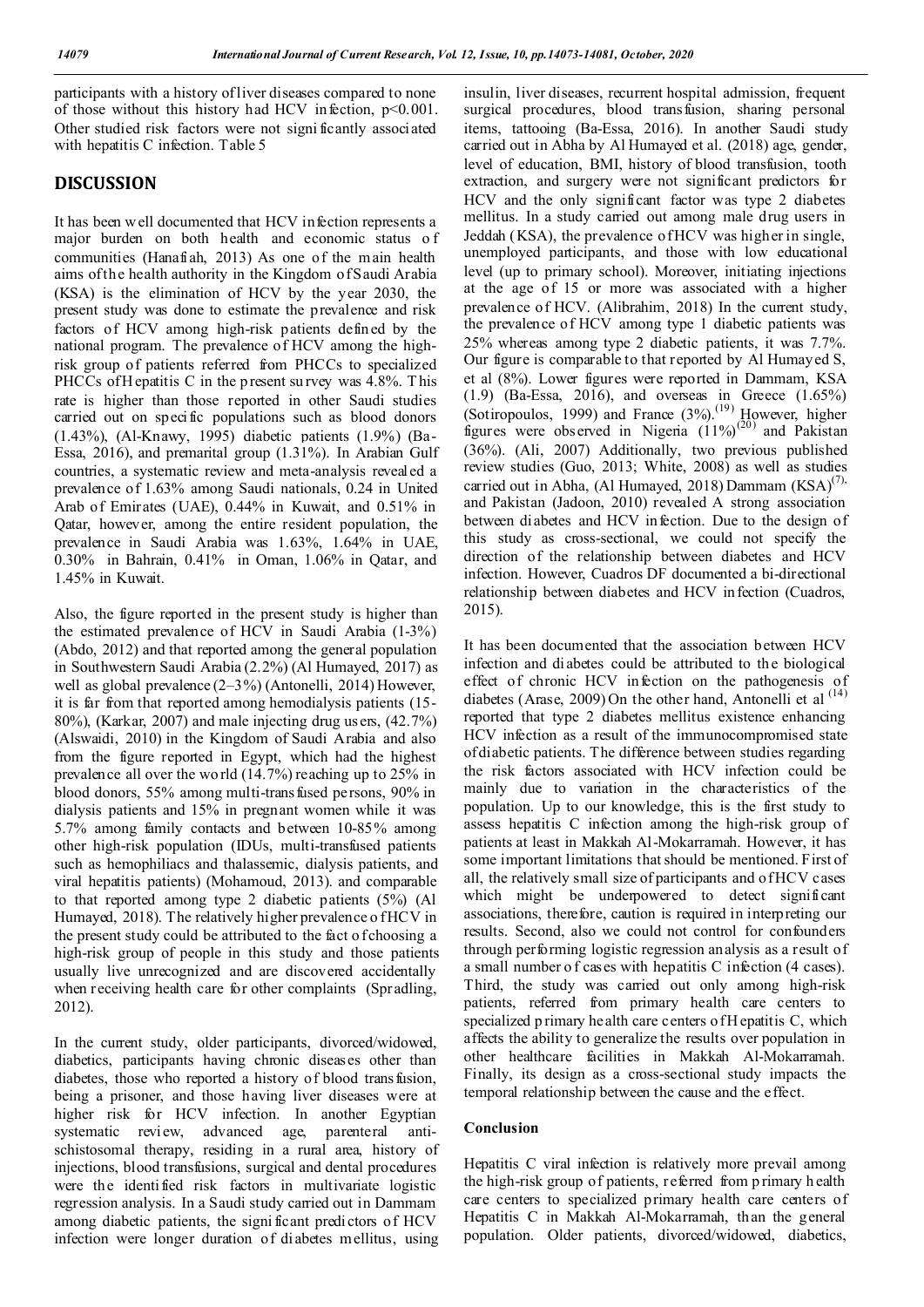patients having chronic diseases other than diabetes, those who reported a history of blood transfusion, being a prisoner, and those h aving liver diseases were at higher risk for HCV infection.

#### **RECOMMENDATIONS**

#### **Based on the results of this study, the following are recommended:**

- Ministry of Health as well as different health care sectors in the Kingdom of Saudi Arabia should focus on eliminating HCV infection by the year 2030.
- Expanding screening for hepatitis C among high-risk group of patients from di fferent disciplines in Makkah Al-Mokarramah, particularly diabetic patients and those with chronic and liver diseases.
- Increase awareness of the population regarding possible risk factors for HCV infection, particularly blood transfusion.
- A further l arger longitudinal study with more sample size including high-risk patients from different disciplines in Makkah Al-Mokarramah in order to have a clearer image.

#### **REFERENCES**

- Abdo AA, Sanai FM, Al-Faleh FZ. 2012. Epidemiology of viral hepatitis in Saudi Arabia: Are we off the hook? Saudi J. Gastroenterol. Off. *J. Saudi Gastroenterol. Assoc.* 18: 349–357.
- Al Humayed S, Mahfouz A, Awadalla N, Alsabaani AA. 2018. Hepatitis C virus Infection at primary healthcare level in Abha city, Southwestern Saudi Arabia: Is type 2 diabetes mellitus an associated factor?. Int. J. Environ. Res. Public Health, 15, 2513; doi:10.3390/ijerph15112513
- Al Humayed SM, El-Mekki AA, Mahfouz AA. 2017. Hepatitis C virus infection in southwestern Saudi Arabia: Are we still in the plateau phase? J. Med. Virol. 89: 867– 871. [
- Ali SS, Ali IS, Aamir A, Jadoon Z, Inayatullah S. 2007. Frequency of hepatitis C infection in diabetic patients. *J. Ayub Med. Coll. Abbottabad.,* 19: 46–49.
- Alibrahim OA, Misau Y A, Mohammed A, Faruk MB, SS I, SS I. Prevalence of hepatitis C viral infection among injecting drug users in a Saudi Arabian hospital: A point cross sectional survey. J Public Health Africa [Internet]. 2018 May 21 [cited 2018 Dec 2];9(1). Available from: https://www.publichealthinafrica.org/index.php/jphia/arti cle/view/726
- Aljumah AA, Abaalkhail F, Al-Ashgar H, Assiri A, Babatin M, Al Faleh F, et al. Epidemiology, disease burden, and treatment strategies o f chronic hepatitis C virus infections in Saudi Arabia in the new treatment paradigm shi ft. Saudi J Gastroenterol [Internet]. 2016 [cited 2018 Dec 9];22(4):269–81. Available from: http://www.ncbi.nlm.nih.gov/pubmed/ 27488321
- Al-Knawy, B.; El-Mekki, A.A.; Hamdi, J.; Thiga, R.; Sheikha, A. Prevalence of antibody to hepatitis C virus in Saudi blood donors. Can. J. Gastroenterol. Hepatol. 1995; 9: 141–143.
- Alswaidi, F.M.; O'brien, S. Is there a need to include HIV, HBV and HCV virus es in the Saudi premarital s creening program on the basis of their prevalence and transmission

risk factors? J. Epidemiol. Community Health 2010, 64, 989–997.

- Antonelli A, Ferrari SM, GiuggiolD, Di Domenicantonio A, Ruffilli I, Corrado A, et al. Hepatitis C virus infection and type 1 and type 2 diabetes mellitus. World J. Diabetes 2014; 5: 586.
- Arase Y, Suzuki F, Suzuki Y, Akuta N, Kobayashi M, Kawamura Y, et al. 2009. Sustained virological response reduces incidence of onset of type 2 diabetes in chronic hepatitis C. Hepatology 49: 739–744.
- Ba-Essa EM, Mobarak EI, Al-Daghri NM. Hepatitis C virus infection among patients with diabetes mellitus in Dammam, Saudi Arabia. BMC Health Serv Res [Internet]. 2016 [cited 2019 May 15];16:313. Available from: http://www.ncbi.nlm.nih.gov/pubmed/27464785
- Cuadros DF, Miller FD, Nagelkerke N, Abu-Raddad LJ. Association between HCV infection and diabetes type 2 in Egypt: Is it time to split up? Ann. Epidemiol. 2015, 25, 918–923.
- Guo X, Jin M, Yang M, Liu K, Li J.-W. Type 2 diabetes mellitus and the risk of hepatitis C virus infection: A systematic review. Sci. Rep. 2013; 3: 2981.
- Hanafiah KM, Groeger J, Flaxman AD, Wiersma ST. Global epidemiology of hepatitis C virus infection: New estimates of age-specific antibody to HCV seroprevalence. Hepatology 2013, 57, 1333–1342.
- Health SAM of. (MOH): National Program to Eradicate HCV and Achieve the Glob al Objective. 2018; Available from: https://www.moh.gov.sa/en/ Ministry/ Media Center/News/Pages/n ews-2018-04-09-001.aspx
- Jadoon NA, Shahzad MA, Yaqoob R, Hussain M, Ali N. Seroprevalence of hepatitis C in type 2 diabetes: Evidence for a positive association. Virol. J. 2010; 7: 304.
- Karkar A. Hepatitis C in dialysis units: The Saudi experience. Hemodial. Int. 2007, 11, 354–367.
- Mohamoud YA, Mumtaz GR, Riome S, Miller D, Abu-Raddad LJ. The epidemiology of hepatitis C virus in Egypt: a systematic review and data synthesis. BMC Infect Dis [Internet]. 2013 Jun 24 [cited 2019 May 16];13:288. Available from: http://www.ncbi. nlm.nih.gov/pubmed/23799878
- Mohamoud YA, Riome S, Abu-Raddad LJ. Epidemiology of hepatitis C virus in the Arabian Gulf countries: Systematic review and meta-analysis of p revalence. Int J Infect Dis [Internet]. 2016 May 1 [cited 2018 Dec 2];46:116–25. Available from: http://www.ncbi. nlm.nih.gov/ pubmed/ 26996460
- Ndako JA, Echeonwu GO, Shidali NN, Bichi IA, Paul GA, Onovoh E, et al. Occurrence of hepatitis C virus infection in type 2 diabetic patients attending Plateau state specialist hospital Jos Nigeria. Virol. J. 2009; 6: 98.[
- Rudoni S, Petit J, Bour J, Aho L, Castaneda A, Vaillant G, et al. HCV infection and diabetes mellitus: Influence of the use of finger stick devices onnosocomial transmission. Diabetes Metab.1999; 25: 502–505.
- Sotiropoulos A, Peppas T, Skliros E, Apostolou O, Kotsini V, Pappas S. Low prevalence of hepatitis C virus infection in Greek diabetic patients. Diabet. Med. 1999; 16: 250–252.
- Spradling PR, Rupp L, Moorman AC, Lu M, Teshale EH, Gordon SC, et al. Hepatitis B and C virus infection among 1.2 million persons with access to care: Factors associated with testing and infection prevalence. Clin. Infect. Dis. 2012; 55: 1047–1055.